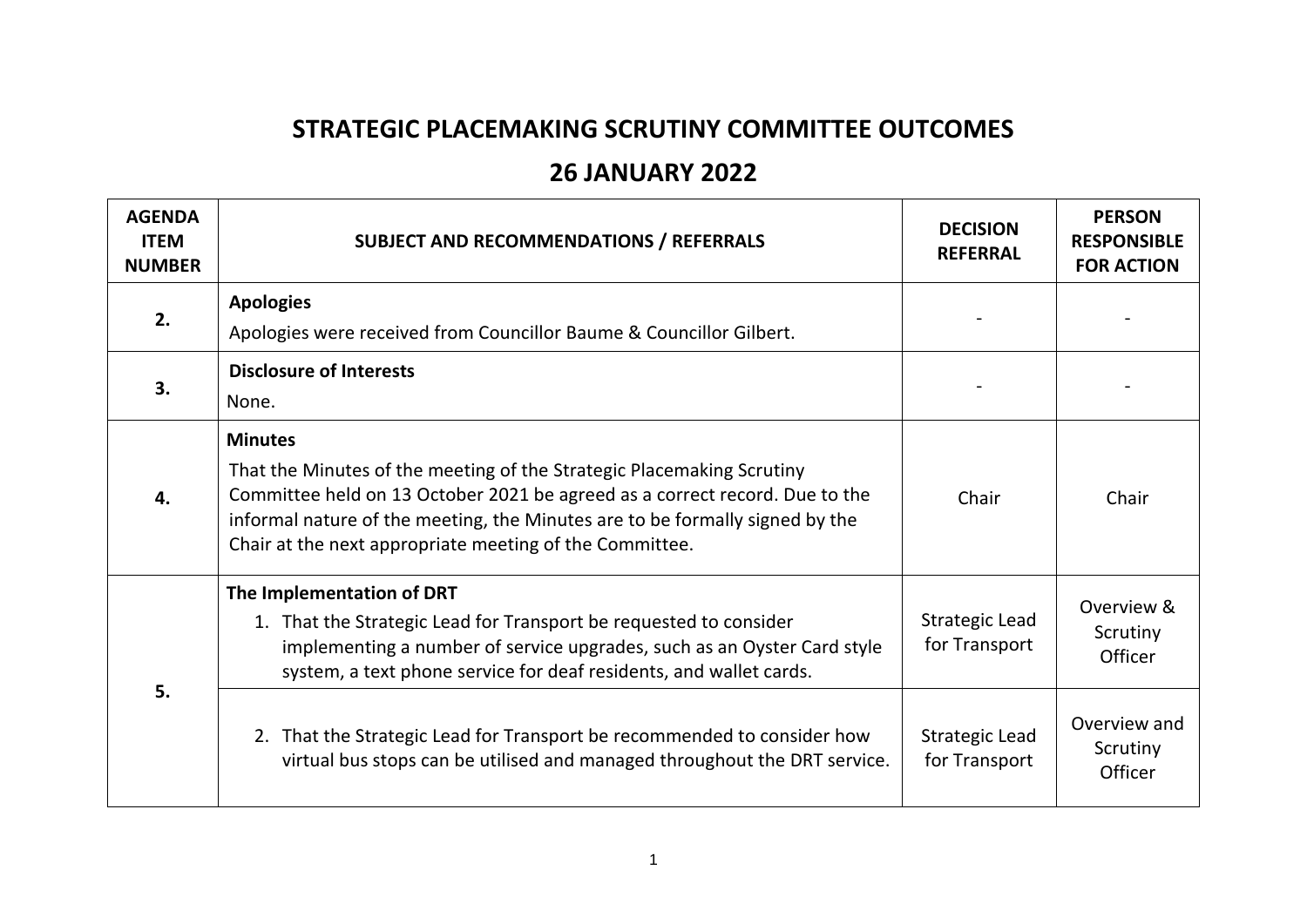| <b>AGENDA</b><br><b>ITEM</b><br><b>NUMBER</b> | <b>SUBJECT AND RECOMMENDATIONS / REFERRALS</b>                                                                                                                                                                                           | <b>DECISION</b><br><b>REFERRAL</b>                            | <b>PERSON</b><br><b>RESPONSIBLE</b><br><b>FOR ACTION</b> |
|-----------------------------------------------|------------------------------------------------------------------------------------------------------------------------------------------------------------------------------------------------------------------------------------------|---------------------------------------------------------------|----------------------------------------------------------|
| 5.                                            | 3. That the Strategic Lead for Transport be requested to share the data related<br>to demand at peak times with the Committee.                                                                                                           | <b>Strategic Lead</b><br>for Transport                        | Overview &<br>Scrutiny<br>Officer                        |
| 7.                                            | <b>New National Bus Strategy: Enhanced Partnership</b><br>1. That the Strategic Lead for Transport be recommended to consider ways<br>in which residents can be incentivised to make use of public transport in<br>Milton Keynes.        | <b>Strategic Lead</b><br>for Transport                        | Overview &<br>Scrutiny<br>Officer                        |
|                                               | 2. That the Strategic Lead for Transport be requested to update the Strategic<br>Placemaking Scrutiny Committee on the progress and outcome of the<br>Enhanced Partnership and the Milton Keynes Bus Service Improvement<br>Plan (BSIP). | <b>Strategic Lead</b><br>for Transport                        | Overview &<br>Scrutiny<br>Officer                        |
|                                               | 3. That the Strategic Lead for Transport and the Cabinet Member for Climate<br>and Sustainability be requested to bring this item to the Committee for<br>review in 12 months.                                                           | <b>Strategic Lead</b><br>for Transport &<br>Cabinet<br>Member | Overview &<br>Scrutiny<br>Officer                        |
| 8.                                            | <b>Sustainability Action Plan</b><br>1. That the Strategic Placemaking Scrutiny Committee be recommended to<br>highlight the united work of all councillors in tackling climate change in<br>Milton Keynes.                              | Strategic<br>Placemaking<br>Scrutiny<br>Committee             | Overview &<br>Scrutiny<br>Officer                        |